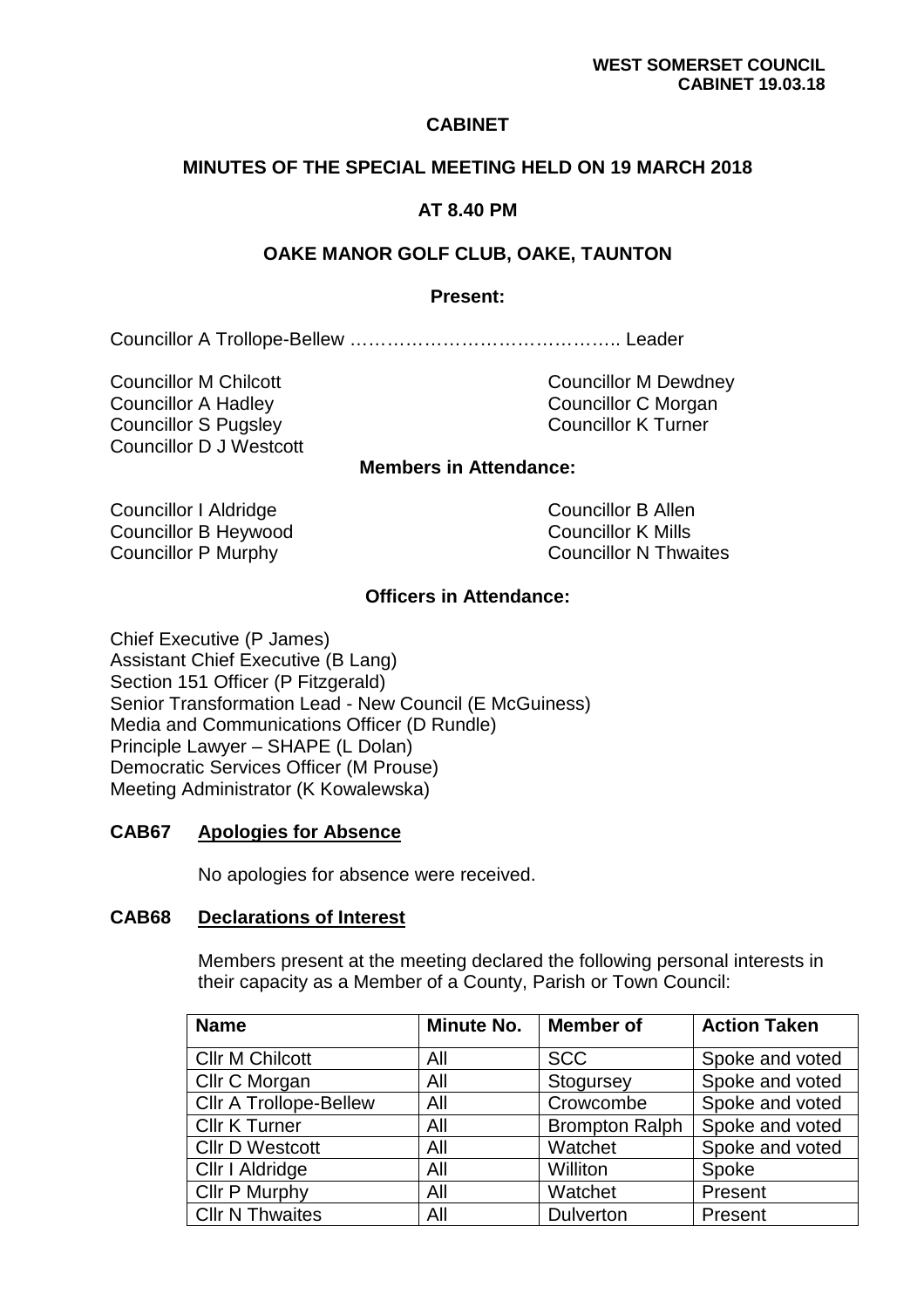#### **CAB69 Public Participation**

No members of the public had requested to speak at the meeting.

#### **CAB70 Transitioning to a New Council**

 (Report of the Joint Chief Executive and the Director of Operations and Transformation, circulated prior to the Meeting.)

 Following the decision made by Taunton Deane and West Somerset Councils in July and September 2016 respectively to submit a business case to the Secretary of State to become a single council, it was now necessary to consider a number of matters for inclusion in draft Orders that the Secretary of State would lay before both Houses of Parliament to bring about the change and to provide for appropriate delegations.

 The Full Councils of both authorities had now given "consent" to the Secretary of State to lay the legislation in Parliament.

 The Leader presented the report and advised of an addition to the wording printed in recommendation 2.1 (d) of the report to include "and provision be requested for 1 substitute from each Council".

 The Leader went on to propose the recommendations, as amended, which were duly seconded by Councillor S Pugsley.

 The number of councillor seats on the new Council was very well received. It was recognised to be very important in order to maximise the representation for West Somerset. It was also very important that as many Members should be involved in the Cabinet Model of Governance and it was believed that democracy functioned better due to increased involvement. Therefore the provision for an Executive to comprise of a membership of up to 10 Members was welcomed.

 The Assistant Chief Executive provided further clarification on the name of the new Council. He explained that it would be the name used in the draft Structural Order, and reiterated that the new Council could change the name at some stage in the future.

 During the discussion on the review by the Local Government Boundary Commission, it was highlighted that a boundary review would have been undertaken for both Taunton Deane and West Somerset at some point in the future almost certainly resulting in a reduction in numbers of Councillors, irrespective of the process in forming a new Council.

 Members were pleased to hear that comments from the public would be listened to and that there would be open discussions concerning the name of the new Council as it formed part of a bigger picture. It was essential for local businesses and for tourism, on which Somerset relied upon heavily, to get the name right.